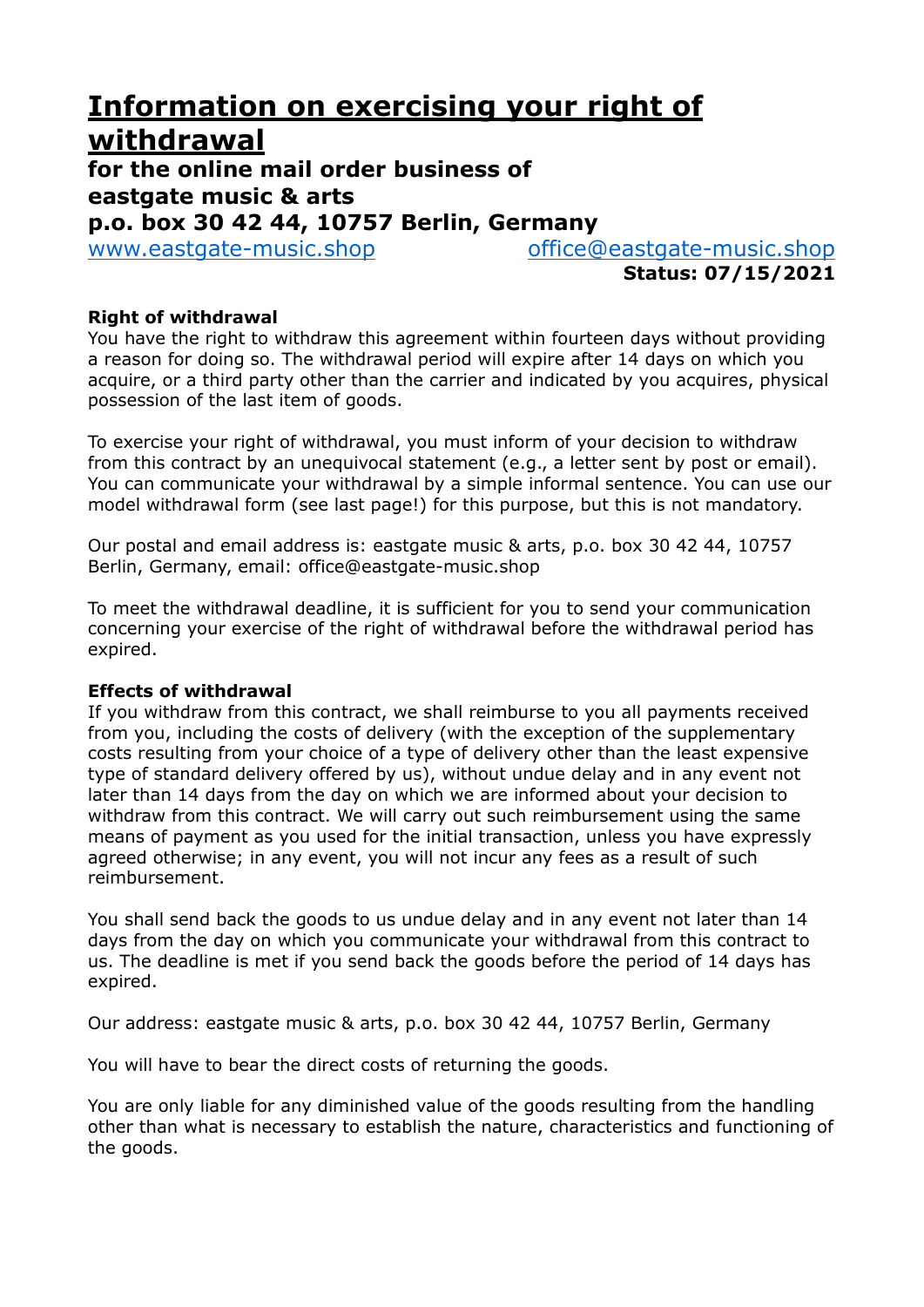### **Loss of the right of withdrawal**

The right of withdrawal in accordance with § 312g German Civil Code does not apply when, among others,

a) goods are delivered that have not been prefabricated or for whose production the consumer's individual choice or purpose was decisive or which are clearly customized to meet personal demands or

b) the goods delivered have been sealed and, for reasons of health protection or hygiene, are not suitable for return once the seal has been broken or removed after delivery;

c) for the delivery of sound or video recordings in sealed packages if the seal has been removed after delivery or

d) for the performance of services in connection with leisure activities (e.g. concert or event tickets).

#### **Exceptions of the Right of Withdrawal**

There is no right of withdrawal, inter alia, when concluding contracts for services, if the trader - on the basis of an explicit request and a confirmation of the consumer of the consumer's knowledge of the loss of the right of withdrawal in the case of complete fulfilment of the contract - had begun with the performance of the service before the expiry of the withdrawal period and the service had been completed the performance of the service and that the service has then been fully performed. This means: A consumer does not have the right to cool-off a contract free of charge, even if the order was made online. This applies to contracts with the following content: the supply of digital content (e.g. music, video, software download etc.) which is not supplied on a tangible medium if the performance has begun with the consumer's prior express consent and his acknowledgment that he/she thereby loses his right of withdrawal.